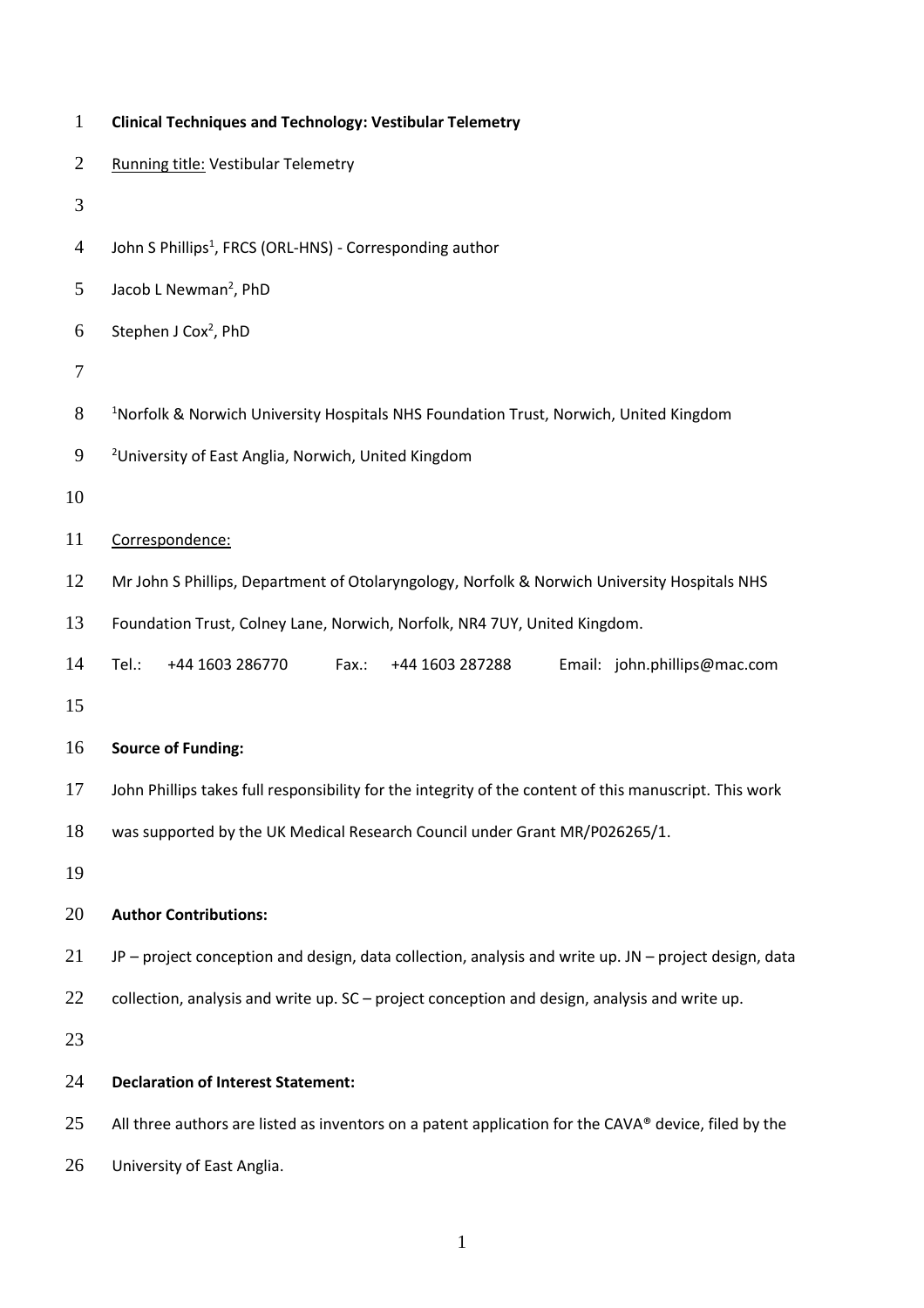**Abstract**

| 29 | When a patient presents to a clinician with dizziness, it can be difficult for the patient to describe |  |  |  |  |
|----|--------------------------------------------------------------------------------------------------------|--|--|--|--|
| 30 | their symptoms in a clear manner, and clinical examination often yields entirely normal results.       |  |  |  |  |
| 31 | Ideally, it would be favourable to measure key physiological parameters during their episodes of       |  |  |  |  |
| 32 | dizziness. From a clinical perspective, this would allow a more timely and more accurate diagnosis.    |  |  |  |  |
| 33 | From a research perspective, it would allow a greater understanding of how the vestibular system       |  |  |  |  |
| 34 | malfunctions as a consequence of vestibular disease. The authors of this report have been funded       |  |  |  |  |
| 35 | by the UK Medical Research Council to develop and test novel technology to measure, record and         |  |  |  |  |
| 36 | analyse key physiological parameters provided by the dizzy individual during episode of dizziness      |  |  |  |  |
| 37 | whist active in the community. We provide the context to evolving work in this field, the outcome of   |  |  |  |  |
| 38 | preliminary studies and a consideration of future opportunities.                                       |  |  |  |  |
| 39 |                                                                                                        |  |  |  |  |
| 40 |                                                                                                        |  |  |  |  |
| 41 | <b>Keywords</b>                                                                                        |  |  |  |  |
| 42 |                                                                                                        |  |  |  |  |
| 43 | Ménière's Disease; Migraine; Benign Paroxysmal Positional Vertigo, Nystagmus, Dizziness, Vestibular    |  |  |  |  |
| 44 | Diseases.                                                                                              |  |  |  |  |
| 45 |                                                                                                        |  |  |  |  |
| 46 |                                                                                                        |  |  |  |  |
| 47 |                                                                                                        |  |  |  |  |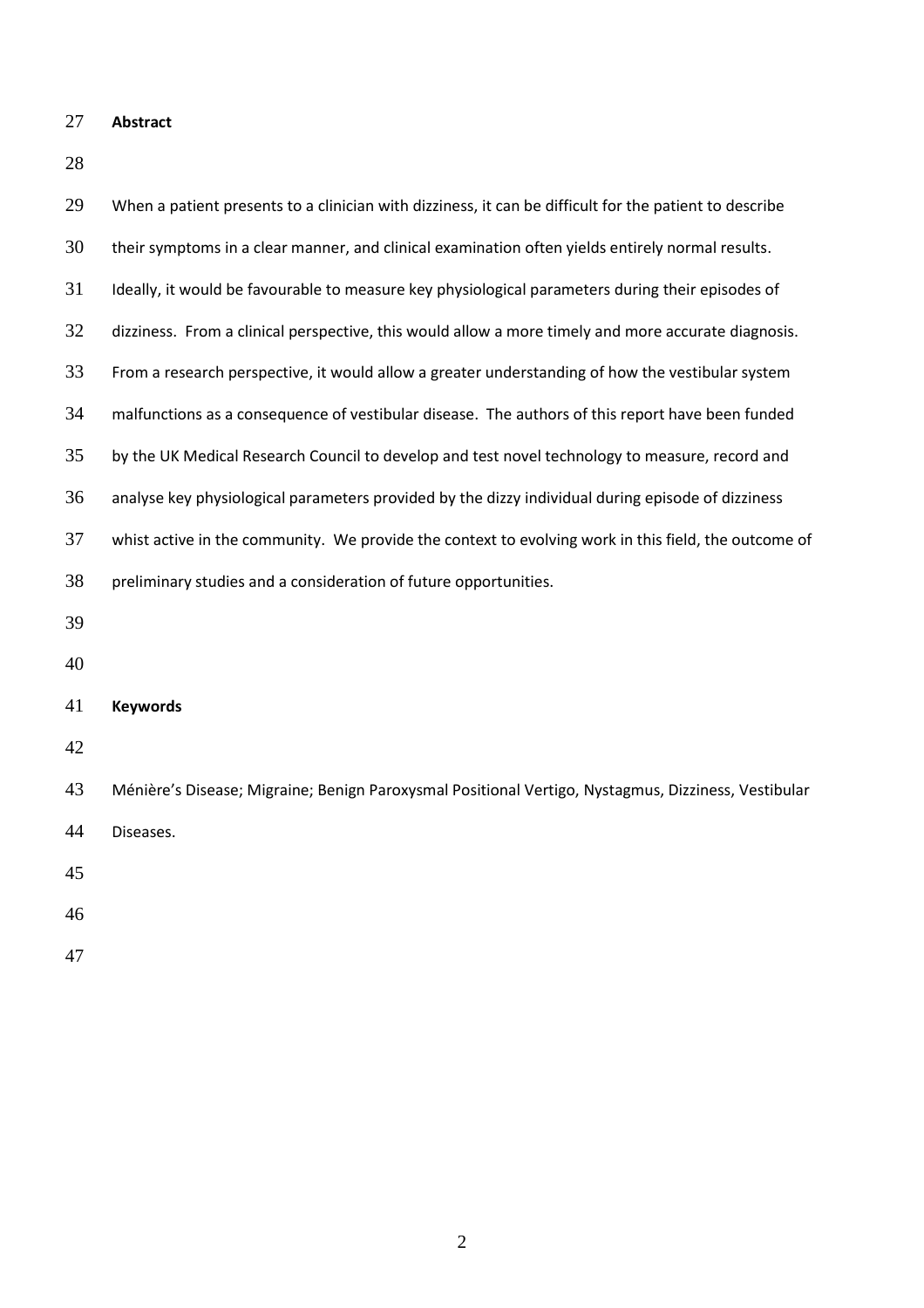**Introduction**

 Dizziness is a common complaint that places a significant burden on health services worldwide.<sup>1</sup> Dizziness affects 20–50% of individuals during their lives and up to 10% of affected individuals 52 experience vertigo.<sup>2</sup> In 80% of affected individuals, vertigo results in a medical consultation, 53 interruption of daily activities, or sick leave.<sup>3</sup> **Vestibular telemetry** Contemporary methods to evaluate the dizzy patient only provide a snapshot of vestibular function when performed in the absence of a 'dizzy attack'. Nystagmus is a key clinical sign that should be documented when assessing patients with vertigo and various patterns of nystagmus are produced as a consequence of different disease processes. If it were possible to continuously monitor dizzy 62 patients in the community, the presence of a nystagmus pattern could aid diagnosis. We term this diagnostic process, 'vestibular telemetry'. This approach is analogous to the 24-hour ECG tape used to identify cardiac arrhythmias. **The CAVA system** The CAVA (Continuous Ambulatory Vestibular Assessment) system consists of a wearable device and computer algorithms to identify nystagmus. The device includes a single-use sensor array that adheres to the face to capture horizontal and vertical eye-movements, and a reusable module containing an accelerometer, microcomputer, data storage, battery, and connection port (Figure 1). Eye-movements are recorded via the corneo-retinal potential generated by the eyes. A sampling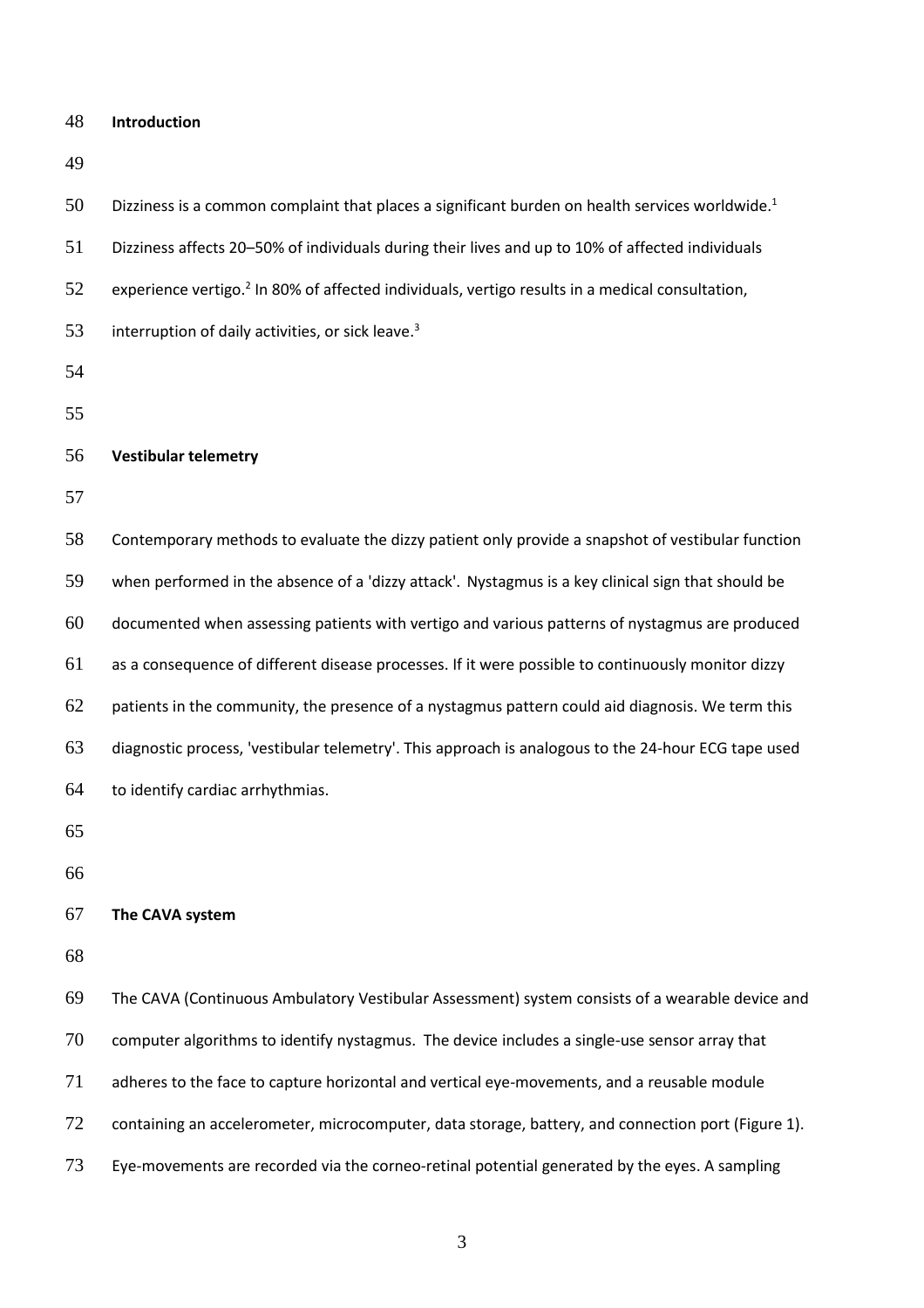rate of 42 Hz is used; close to a typical lower-end for videonystagmography. This rate reconciles data storage requirements against the level of resolvable detail. Device calibration is not required to identify nystagmus, but an average calibration value is assumed when calculating slow phase velocities.

 The CAVA device was developed to allow continuous recording of eye and head movements for 23 hours a day, for 30-days, in the community. Patients remove the device each morning for an hour and then reapply it to themselves. The following findings were obtained from two clinical investigations which were reviewed and approved by the NHS Health Research Authority's London-Dulwich Research Ethics Committee (IRAS: 261099 and 240847).

 We initially tested the CAVA system on a group of healthy individuals to evaluate the suitability of the device, and our algorithms' accuracy at detecting nystagmus induced using an optokinetic video stimulus viewed on a mobile phone.<sup>4</sup> The algorithms detect the presence of nystagmus using a novel combination of machine learning techniques, and then bespoke analysis routines quantify its more 89 detailed characteristics.<sup>5</sup> The CAVA system consistently, precisely and reliably identified periods of induced nystagmus in both stationary and moving subjects with a sensitivity and specificity of 99.1% (95% CI: 95.13% to 99.98%) and 98.6% (95% CI: 96.54% to 99.63%), respectively. The system could also identify the frequency and beat direction of nystagmus.<sup>5</sup>

 Other technologies have been developed to monitor dizziness in the community but have suffered from fundamental limitations, prohibiting continuous wear due to limited data storage, insufficient portability and inadequate battery life. The CAVA device is small enough to be worn for thirty days, stores more than a month's worth of data, and requires a single battery change after fifteen days. Technologies employing videonystagmography require the eyes to remain open, but patients often close their eyes during vertigo and while asleep. Devices requiring donning or activation upon the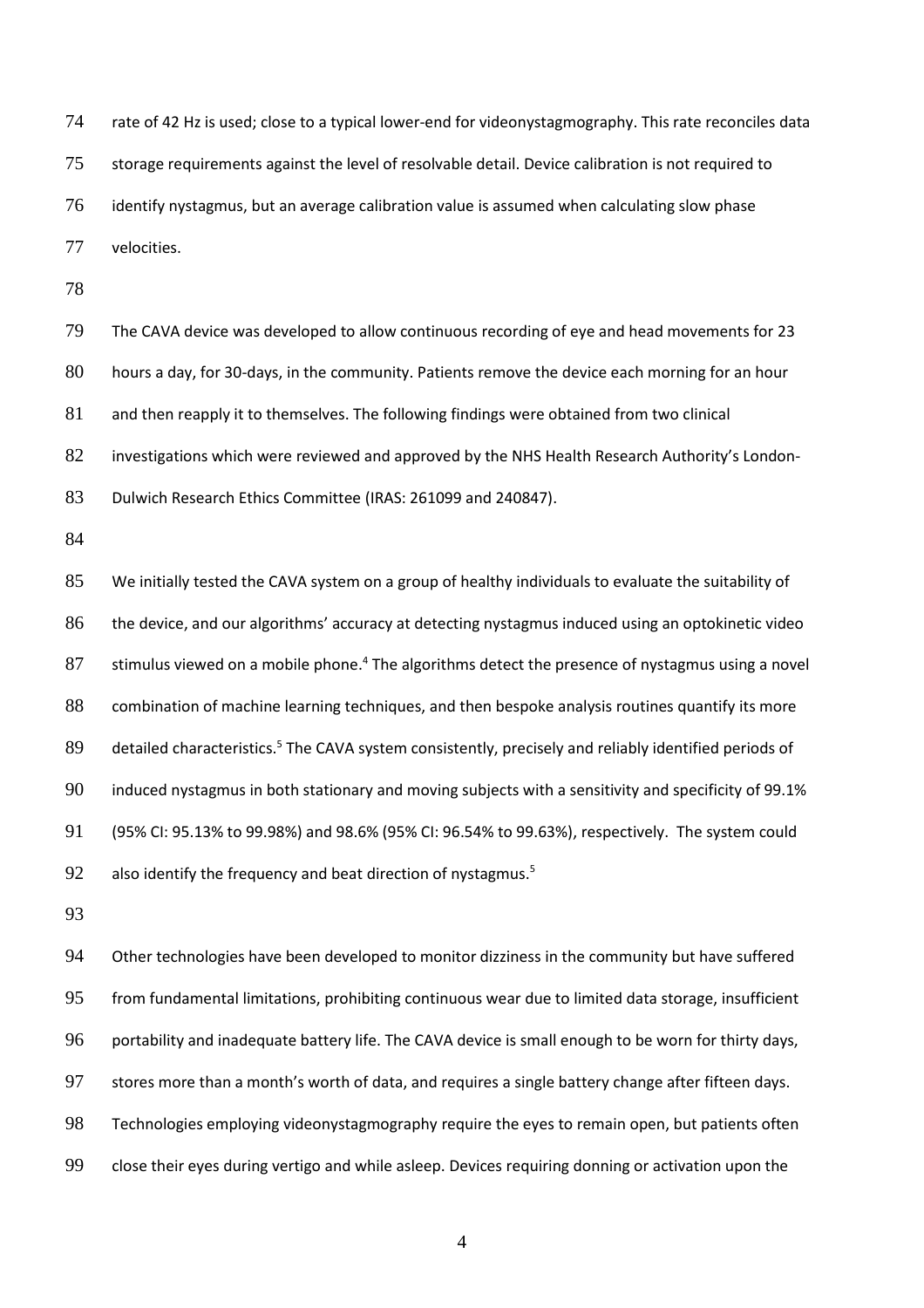100 onset of dizziness rely on having the device to hand and being physically capable of doing so;

challenging for elderly individuals or those experiencing severe symptoms.

## **Clinical Applications**

 We are currently investigating the applicability of the CAVA system in patients reporting vertigo. We have identified quantifiable differences between the nystagmus produced by our target conditions: 108 Ménière's disease, vestibular migraine and Benign Paroxysmal Positional Vertigo (BPPV).<sup>6</sup> Figures 2 109 to 4 show nystagmus traces produced by these conditions. We have discovered that nystagmus produced during an attack of Ménière's disease occurs in short episodes lasting several hours, during 111 which the "beat" direction alternates in relation to the affected ear.<sup>7</sup> By contrast, nystagmus during a vestibular migraine attack is shorter in duration and its slow phase velocities are generally lower. The nystagmus of BPPV is even shorter in duration and is induced by acceleration of the head, as confirmed by CAVA's accelerometer signals. 116 We have recorded an entire episode of vertigo in a patient with Ménière's disease.<sup>7</sup> Because we recorded eye movements before, during and after the attack, we have discovered a possible prodromal phase. If this is a consistent feature of Ménière's disease, it could be exploited to warn 119 patients of an impending attack. In another study, we analysed nystagmus traces from different patients with Ménière's disease, revealing how the characteristics of nystagmus could aid decision 121 making with respect to treatment. **Future developments**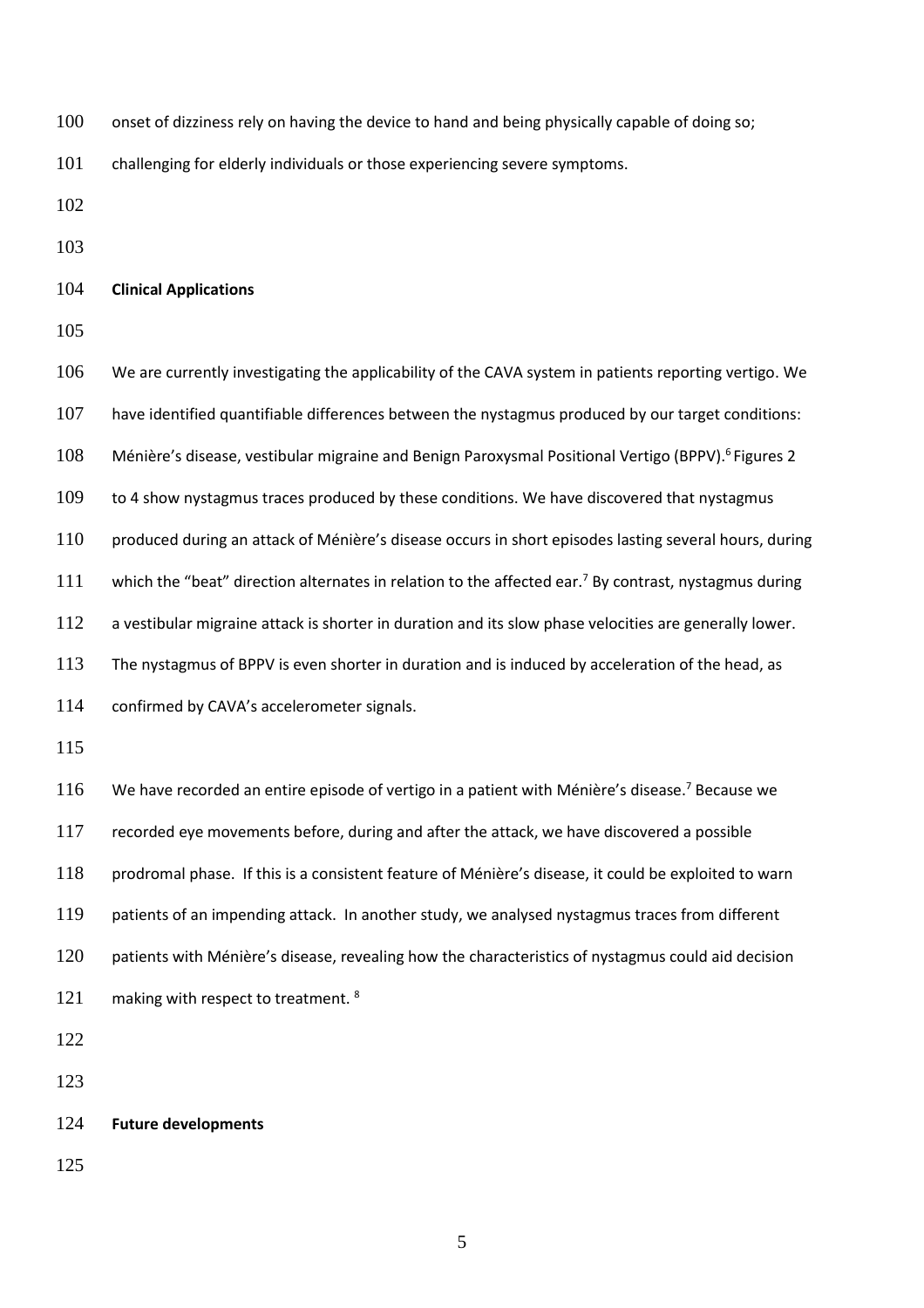| 126 | The CAVA system fulfils an unmet clinical need to provide a long-term, objective record of a patient's |
|-----|--------------------------------------------------------------------------------------------------------|
| 127 | vertigo. Such a record could also be used to confirm reports of 'dizziness' following work-related     |
| 128 | head injuries or road accidents. The CAVA device has the potential to aid the diagnosis and            |
| 129 | understanding of many areas of vestibular medicine, conditions outside the vestibular system, non-     |
| 130 | vestibular areas of medical research (e.g. sleep medicine), and beyond (e.g. driver alertness          |
| 131 | monitoring).                                                                                           |
| 132 |                                                                                                        |
| 133 | The diagnosis of Ménière's disease and vestibular migraine is contentious. Many tests are often        |
| 134 | required, including radiological investigations, audiometry and other specialist vestibular tests. As  |
| 135 | more nystagmus data become available, in addition to identifying nystagmus patterns that are           |
| 136 | consistent with conditions such as Ménière's disease and vestibular migraine, it might be possible to  |
| 137 | create universal diagnostic criteria for these conditions, as well for disease subtyping, grading and  |
| 138 | staging.                                                                                               |
|     |                                                                                                        |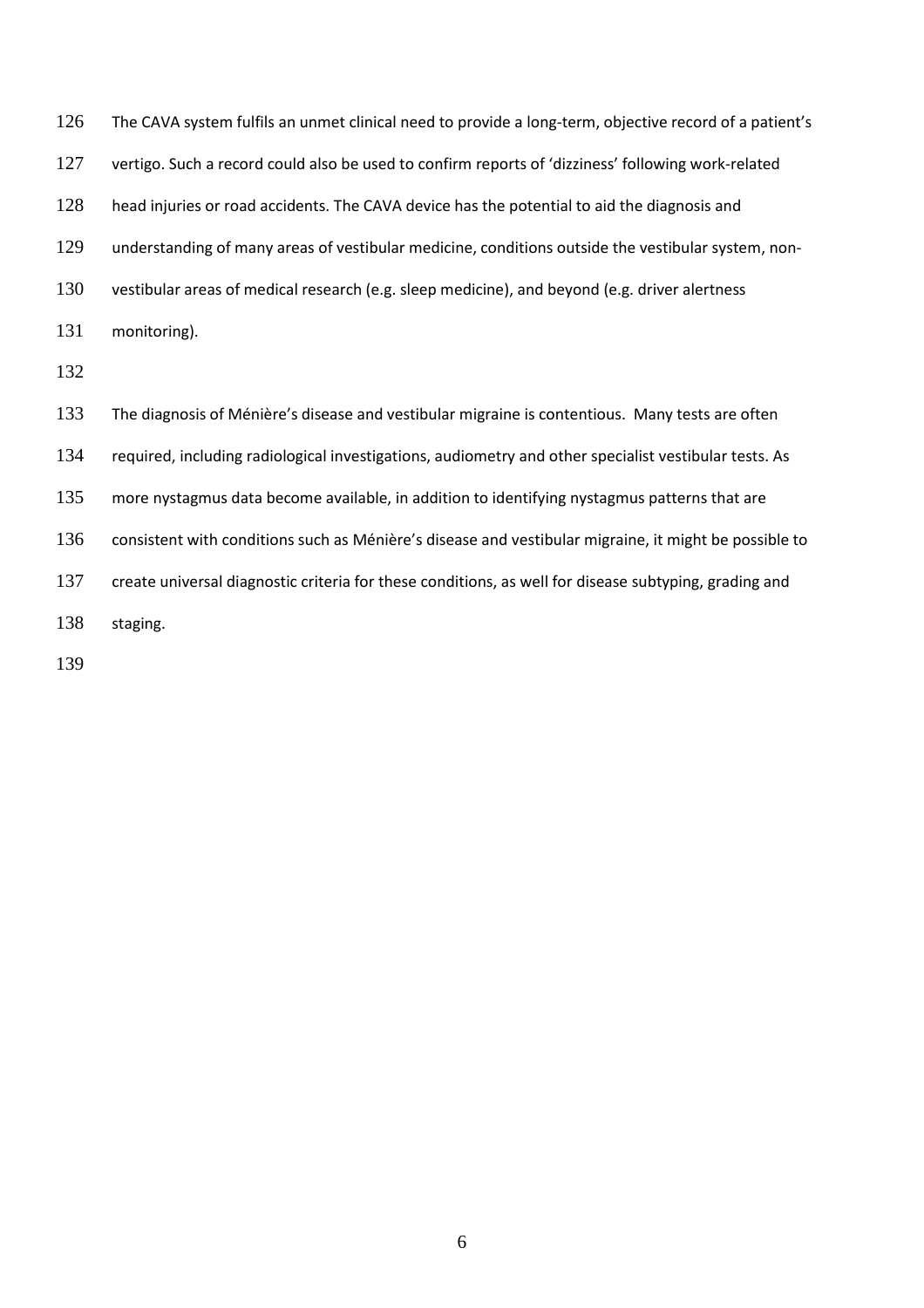| 140 |                   |                                                                                                   |  |  |  |
|-----|-------------------|---------------------------------------------------------------------------------------------------|--|--|--|
| 141 | <b>References</b> |                                                                                                   |  |  |  |
| 142 |                   |                                                                                                   |  |  |  |
| 143 | 1.                | Kovacs E, Wang X, Grill E. Economic burden of vertigo: a systematic review. Health Econ Rev.      |  |  |  |
| 144 |                   | 2019; 9. DOI: https://doi.org/10.1186/s13561-019-0258-2                                           |  |  |  |
| 145 |                   |                                                                                                   |  |  |  |
| 146 | 2.                | Teggi R, Manfrin M, Balzanelli C, et al. Point prevalence of vertigo and dizziness in a sample of |  |  |  |
| 147 |                   | 2672 subjects and correlation with headaches. Acta Otorhinolaryngol Ital. 2016;36(3):215-         |  |  |  |
| 148 |                   | 219. DOI: https://doi.org/10.14639/0392-100X-847                                                  |  |  |  |
| 149 |                   |                                                                                                   |  |  |  |
| 150 | 3.                | Neuhauser HK, von Brevern M, Radtke A, Lezius F, Feldmann M, Ziese T, Lempert T.                  |  |  |  |
| 151 |                   | Epidemiology of vestibular vertigo: a neurotologic survey of the general population.              |  |  |  |
| 152 |                   | Neurology. 2005 Sep 27;65(6):898-904. DOI:                                                        |  |  |  |
| 153 |                   | https://doi.org/10.1212/01.wnl.0000175987.59991.3d                                                |  |  |  |
| 154 |                   |                                                                                                   |  |  |  |
| 155 | 4.                | Phillips JS, Newman JL, Cox SJ. An investigation into the diagnostic accuracy, reliability,       |  |  |  |
| 156 |                   | acceptability and safety of a novel device for Continuous Ambulatory Vestibular Assessment        |  |  |  |
| 157 |                   | (CAVA). Scientific Reports. 2019;9(1):10452.                                                      |  |  |  |
| 158 |                   |                                                                                                   |  |  |  |
| 159 | 5.                | Newman JL, Phillips JS, Cox SJ. Automatic nystagmus detection and quantification in long-term     |  |  |  |
| 160 |                   | continuous eye-movement data. Comput Biol Med. 2019:103448.                                       |  |  |  |
| 161 |                   |                                                                                                   |  |  |  |
| 162 | 6.                | Phillips JS, Newman JL, Cox SJ. Towards providing an automated approach to differentiating        |  |  |  |
| 163 |                   | the nystagmus of Ménière's Disease, Vestibular Migraine and Benign Paroxysmal Positional          |  |  |  |
| 164 |                   | Vertigo. Otol. Neurotol. 2020 (In Press)                                                          |  |  |  |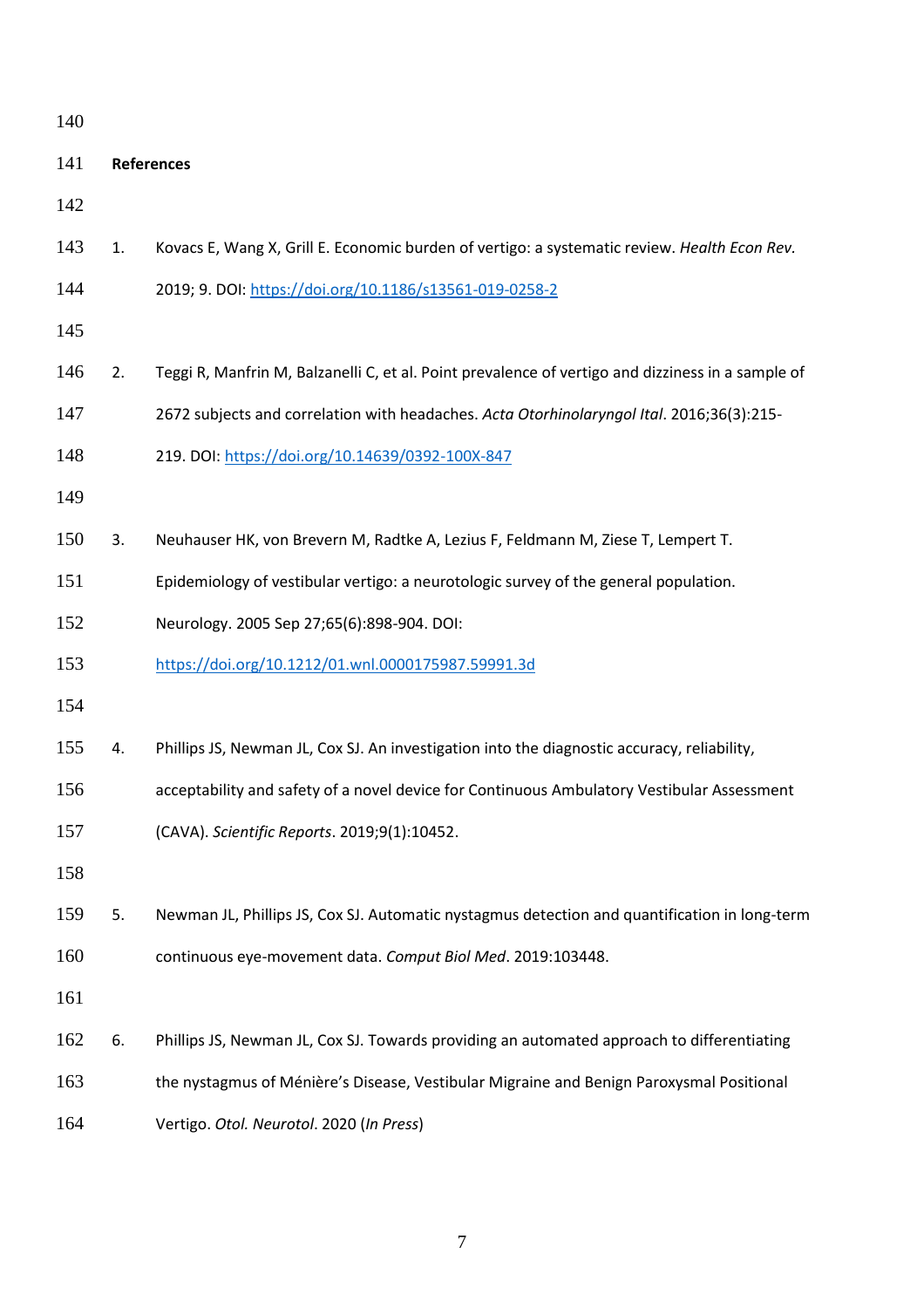- 7. Phillips JS, Newman JL, Cox SJ, FitzGerald JE. Nystagmus during an acute Ménière's attack:
- from prodrome to recovery. *International Journal of Audiology*. 2020. DOI:

[10.1080/14992027.2020.1799252](https://doi.org/10.1080/14992027.2020.1799252)

- 
- 8. Phillips JS, Newman JL, FitzGerald JE, Cox SJ. Implications of vestibular telemetry for the
- management of Ménière's Disease—Our experience with three adults. *Clin Otolaryngol*. 2020.
- DOI[: https://doi.org/10.1111/coa.13676](https://doi.org/10.1111/coa.13676)